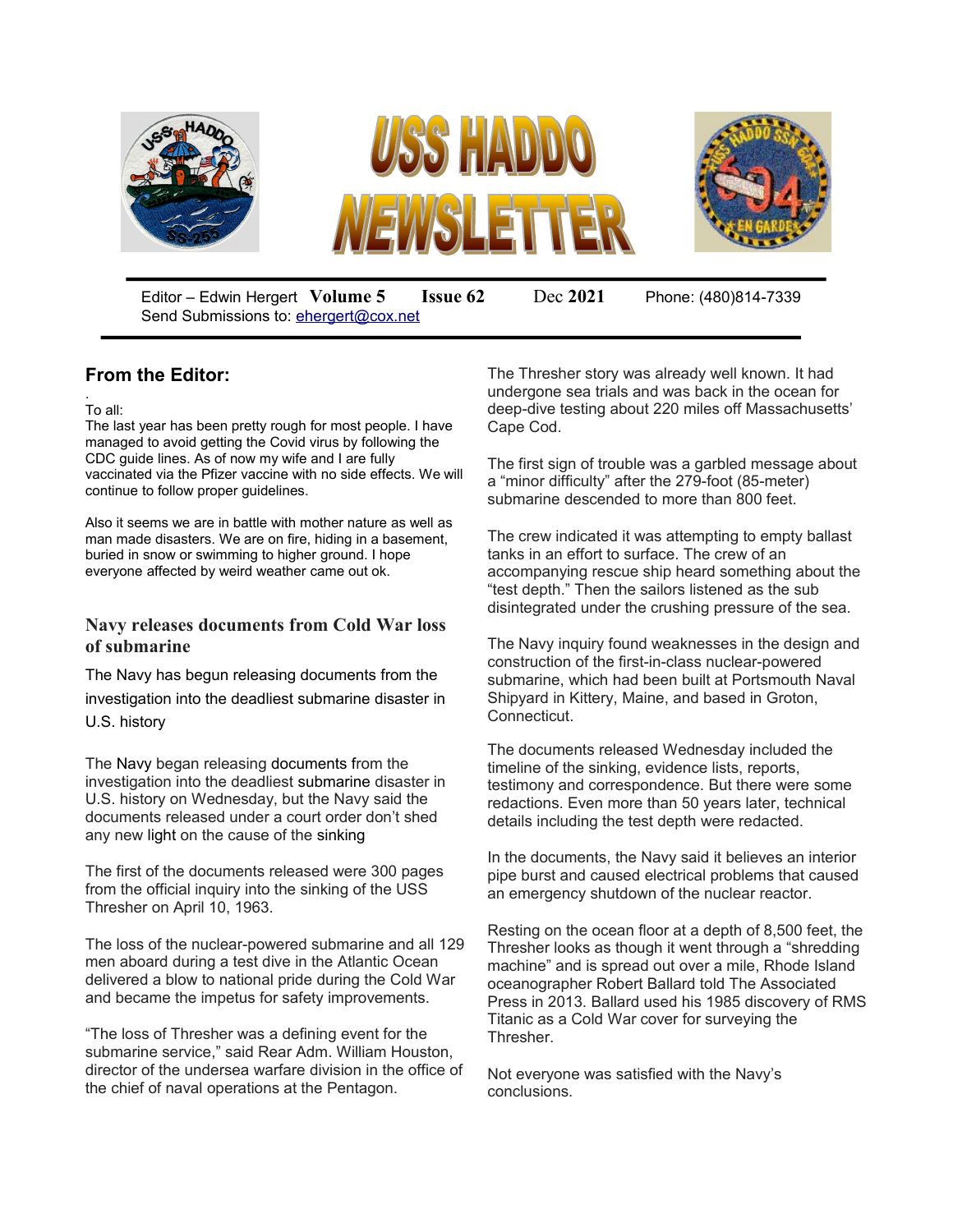Retired Capt. James Bryant, commander of a Thresher-class submarine, requested the documents under the federal Freedom of Information Act and ultimately went to court to demand the documents' release. He thinks there's more to be learned from the documents, most of them classified.

Michael Shafer, whose father and uncle both died on the Thresher, said some of the families need to review the documents to see for themselves and fully understand what happened. His suspicion is that the Navy was pushing the limits and placing personnel at risk during the Cold War.

"I want to know the truth, the whole truth. Not some smoke screen from the Navy," he said Wednesday from St. Petersburg, Florida.

A judge in February ordered the Navy to release the documents. The coronavirus pandemic delayed the review of the documents. Eventually, more than 1,000 pages of documents will be released.

If there was a silver lining, it was that the tragedy so shook the Navy that it accelerated safety improvements and created a program called SUBSAFE, an extensive series of design modifications, training and other improvements.

One submarine has sunk since then, the USS Scorpion in 1968, and it was not SUBSAFE-certified, the Navy said.

Some of the improvements included better welding techniques and changes to the ballast system that allows a submarine to surface.

Joy MacMillan, one of four siblings who lost their father, the submarine's chief radioman, said it's helpful to know the deaths spurred safety improvements. But it's still important for the families to have the documents, and some closure.

"After being 57 years in the dark, it's time for the families to know any and all information so that we can put it away. We can say, 'Mistakes were made. Let's move on,'" MacMillan, of Brentwood, New Hampshire, said Wednesday.

The sinking was the first of a string of calamities in 1963.

The March on Washington was a turning point in the Civil Rights movement, but the Vietnam conflict grew, white supremacists bombed the 16th Street Baptist

Church in Alabama and President John F. Kennedy was assassinated.

Haddo was originally a thresher class, however re designated Permit class for obvious reasons due to the loss of the thresher.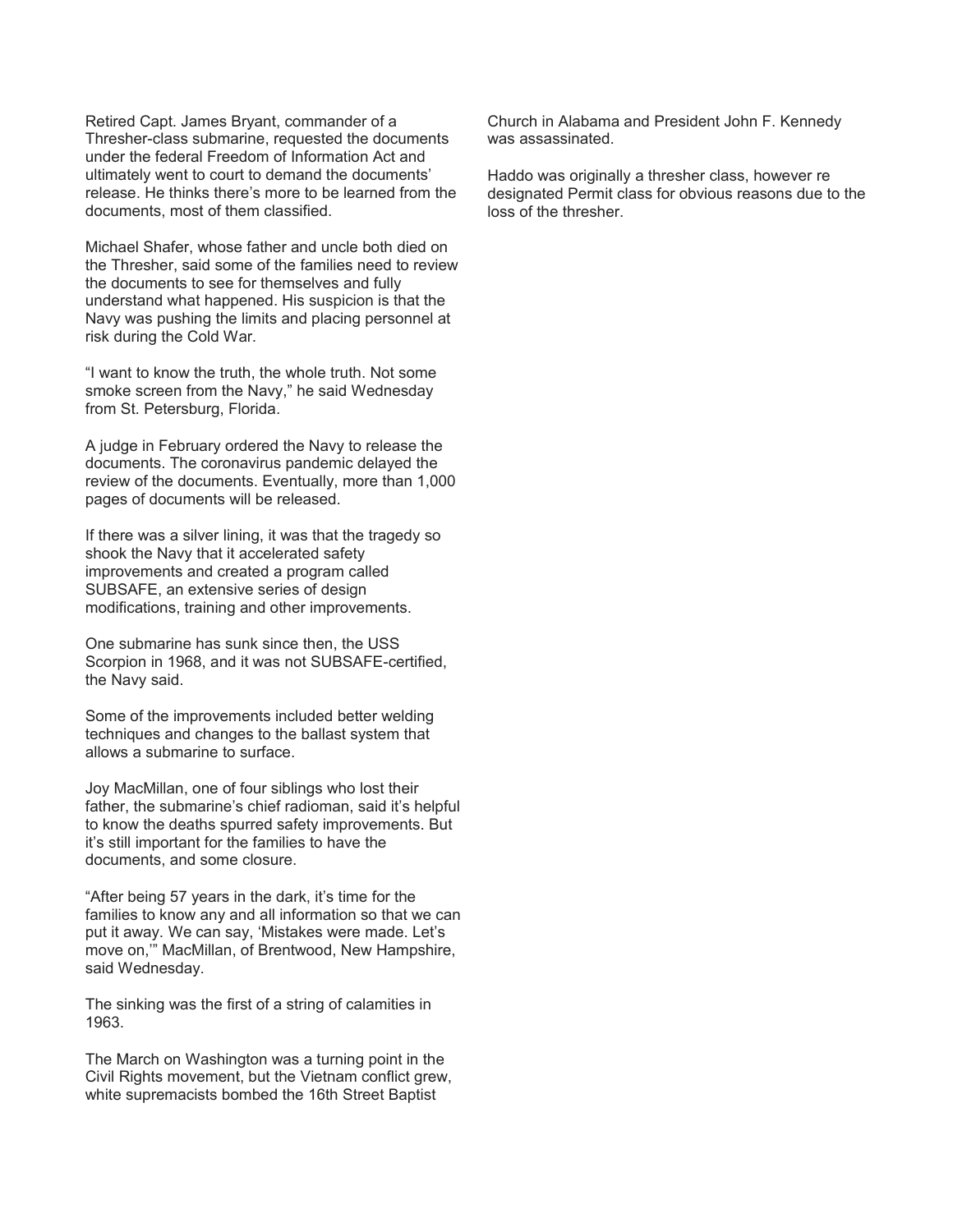### **Eternal Patrol**

 $\sim$ lph  $\theta$ 

Obituary for D. Roger Ferguson | Beckman-Williamson Funeral Homes and Crematory

and Crematory

#### D. Roger Ferguson

 $3/1/2021$ 

June 14, 1941 ~ February 14, 2021 (age 79)

Provided by Beckman-Williamson Funeral Homes  $5011n$ 



# Services

**VISITATION** Thursday March 11, 2021 5:00 PM to 7:00 PM Beckman Williamson Funeral Home Viera, FL

**FUNERAL SERVICE** Friday March 12, 2021 10:30 AM Beckman Williamson Funeral Home

Viera, FL **GRAVESIDE SERVICE** 

Friday March 12, 2021 2:00 PM

D. Roger Ferguson, 79, died February 14, 2021, at the Dr. P. Phillips Hospital in Orlando, FL, from non-COVID-19 complications following surgery.

Visitation will be at the Beckman-Williamson Funeral Home in Viera/Rockledge Florida March 11, 2021, at 5PM. A funeral will be conducted there the next day, March 12, 2021, at 10:30 AM. Burial will be at the Cape Canaveral National Cemetery with full military honors at 2 PM.

Roger was born in North Syracuse, NY, 1941, to Scottish Canadian immigrants to the United States: Archibald James Ferguson, a bookkeeper, and Winifred (née Brown) Ferguson, a seamstress.

Roger graduated from North Syracuse, NY, public high school in 1958 and was recruited and accepted on the basis of exceptional academic merit to Harvard University where he studied physics and engineering (HR 1962). (Naval ROTC at Harvard). He volunteered for Admiral Hyman G. Rickover's nuclear navy which was in its nascent stages at that historical Cold War time. He graduated number one in his Nuclear Power School class. Roger served the United States of America on board the USS Haddo (SSN-604) as an operations officer and held the rank of Lieutenant. After his US naval service, Roger earned an MBA at the University of Chicago in Finance.

He met and married the erudite mathematician and college president, Pamela Anderson Ferguson, Phd. Their union was a happy one and bore two children.

Roger went on to become the Sr. VP of Engineering and Maintenance for Eastern Airlines in Miami, FL. Roger was confident enough to follow his wife's career as she became the first female President of Grinnell College in Grinnell, Iowa. Roger was the Founder and CEO of Access Airlines in Iowa. His first wife died in 2004.

In retirement, Roger consulted for various defense companies. He travelled to 95 countries including his favorite Antarctica & South Georgia twice.

His passion in retirement was founding the Foster Aunt & Uncle Project (lowaREADS) to help at-risk youth with literacy.

Roger is survived by his second wife, C. Adrienne Baughman of Melbourne, FL; adult children Amanda F. Wilson and her children, Adam F. Wilson and Emily A. Wilson; Keith A. Ferguson (Tracey Lewis) of Point Loma, CA., and their children Caroline A. Ferguson and Andrew L. Ferguson. Roger's brother Roy A. Ferguson of Columbia, MD, survives him as do many relatives, some still residing in Canada whom he loved.

https://www.beckman-williamson.com/printnotice/DRoger-Ferguson/1o/0c/0q/0d/1b